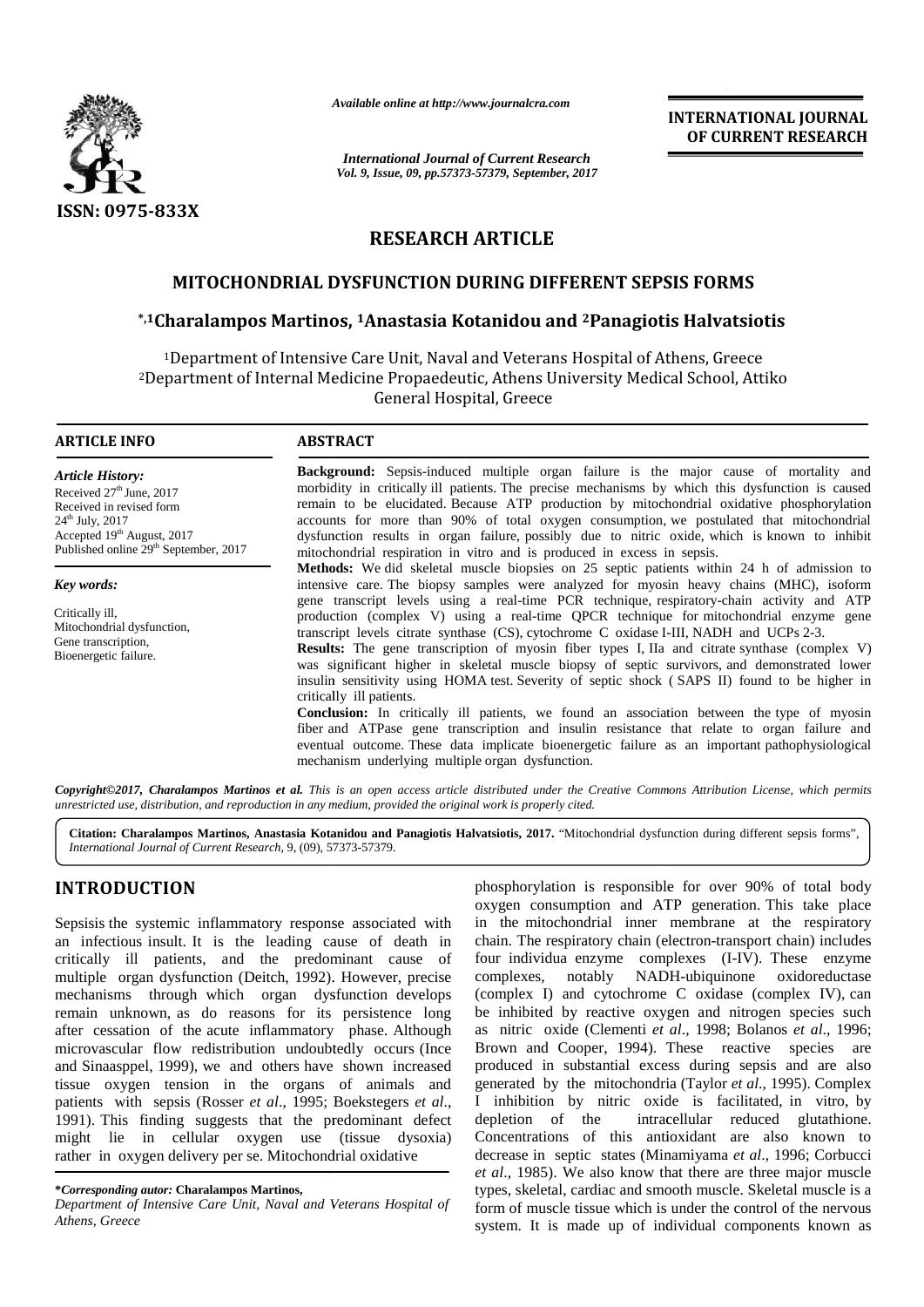fibers. Each fiber has an outer membrane called sarcolemma which surrounds myofibrils. Between them are mitochondria and sarcoplasm. The principle cytoplasmic proteins are actin and myosin. There are two main types of fibers, type I and type II. Type I fibers appear red due to the high levels of myoglobin. They have more mitochondria and greater local capillary density. They are more suited for endurance and are slow to fatigue because they use oxidative metabolism to generate ATP (adenosine triphosphate). They generate energy for ATP re synthesis by means of a long term system of aerobic energy transfer. On the other hand type II fibers tend to be less oxidative, they are white and a reliance on glycolytic enzymes. Compared to glycolysis oxidative phosphorylation produces 17 unit, a to 18 times as much ATP from the same amount of glucose. It is believed there are no sex or age differences in fiber distribution. Sedentary men and women have 45% type II and 55% type I fibers. Endurance athletes show a higher level of type I fibers. On the other hand sprint athletes require large numbers of type II. It has been suggested that various types of exercise can induce changes in the fibers of skeletal muscles. Type II fibers show enhancements of the oxidative capacity after high intensity endurance training which brings them to a level at which they able to perform oxidative metabolism as effectively as type I fibers of untrained subjects. This would be brought about by an increase in mitochondrial size and number and the associated related changes not a change in fiber type (MacInntosh *et al*., 2006).

There are two commonly used methods for fiber typing. Histochemical staining for myosin ATPase activity and immunohistochemical staining for myosin heavy chain (MHC) type which results from determination of different MHC isoforms. These methods are closely related as the MHC type is the primary determinant of ATPase activity (Smerdu *et al*., 1994; Pete *et al*., 2000). In the inner mitochondrial membrane we can also find uncoupling protein (UCP). They are transporters that work in parallel with ATP synthase, generating heat from the energy that is not used to generate ATP (Nedergaard *et al*., 2005; Rousset, Sophie *et al*., 2004). Distal muscle weakness and loss of deep tendon reflexes are usually found. It is an axonal (Latronico *et al*., 1996) motor sensory polyneuropathy called Critical Illness Polyneuropathy (CIP). Polyneuropathy may develop as early as one week after the onset of SIRS, but the incidence tends to correlate with the duration of the severe illness. he pathogenesis is not known. Electrophysiological findings are those of pure axonal degeneration affecting more motor than sensory fibers. The axonal damage is due to the transport system which is energy dependent. Nerve biopsy reveals axonal degeneration without demyelination or inflammation. This results in denervation and grouped atrophy of muscle (Kress *et al*., 2014). To address the questions whether bioenergetic status in septic patients is associated with mitochondrial dysfunction, and whether these abnormalities are related to organ failure, we undertook a systematic study of mitochondrial dysfunction in septic patients admitted to intensive care.

### **MATERIALS AND METHODS**

#### **Patients**

After obtaining approval of PhD dissertation's protocol from the Medical School committeeof UoA and consentto participate the study, patients were recruited from the ICU of Evaggelismos G.H. since Apr 2003 to Jul 2006. Patients

with recent-onset severe sepsis or septic shock (as defined by standard criteria) were enrolled. Those with severe coagulopathies (PLTs<30 or INR>2), immunosuppression (endogenous or long-term chemotherapeutic), or both, were excluded. Routine physiological and biochemical variables were recorded, and scores on the simplified acute physiology score (SAPS II) and sequential organ failure assessment (SOFA) calculated.

#### **Procedures**

Within 24 h of patients admission to the intensive care quadriceps femoris muscle biopsy was done microsurgical via a small incision in the middle of the muscle. Biopsy samples (averaging 750 mg total) were frozen immediately in liquid nitrogen. MHC isoform composition was determined by SDS-PAGE (sodium dodecyl sulfate-polyacrylamide gel electrophoresis) silver staining.

#### **Statistical analysis**

Quantitative variables were expressed as mean values (SD), while qualitative variables were expressed as absolute and relative frequencies. Independent samples Student's t-tests were used for the comparison of mean values between the two groups. For the comparison of proportions. Fisher's exact tests were used. Pearson's correlations coefficients were used to explore the association of two continuous variables. Correlation coefficient between 0.1 and 0.3 were considered low, between 0.31 and 0.5 moderate and those over 0.5 were considered high. All reported p values are two-tailed. Statistical significance was set at p<0.05 and analyses were conducted using SPSS statistical software (version 19.0).

## **RESULTS**

Data consists of two groups. A study group of all sepsis forms patients (33) and a control group of 10patients undergone elective orthopedic surgery. We report on the results of dividing study group into two subgroups as important. One of them with septic patients and another one with critically ill ones (severe septic and septic shock). Sample consisted of 25 patients with sepsis, 17 (68.0%) of whom were critically ill. Patients' characteristics are presented in Table 1. Mean age for critically ill patients was 69.4 years (SD=14.0 years) and significantly higher compared to the mean age of the patients with sepsis. In both groups the majority of the patients were men with the percentages being 64.7% for the critically ill group and 62.5% for the septic group. All critically ill patients died while none of the group with sepsis died. Patients' measurements regarding the severity of their sepsis are presented in table 2. Critically ill patients scored significantly in SAPS II, indicating greater severity of their condition, compared to the rest septic patients. SOFA index and all biochemical indexes were similar between the two groups. Owing to variation in the amount of tissue obtained, we were unable to do a full set of analyses on all patients. Information from biopsy regarding patients' insulin tolerance is presented in Table 3. Critically ill patients had significantly lower mRNA-CS, mRNA-MHC I and mRNA-MHC IIA values compared to the rest septic patients (Figures 5-7). here was difference in biopsies between the activities of mitochondrial complexes but we found significant higher the gene transcription of septic survivors. In all septic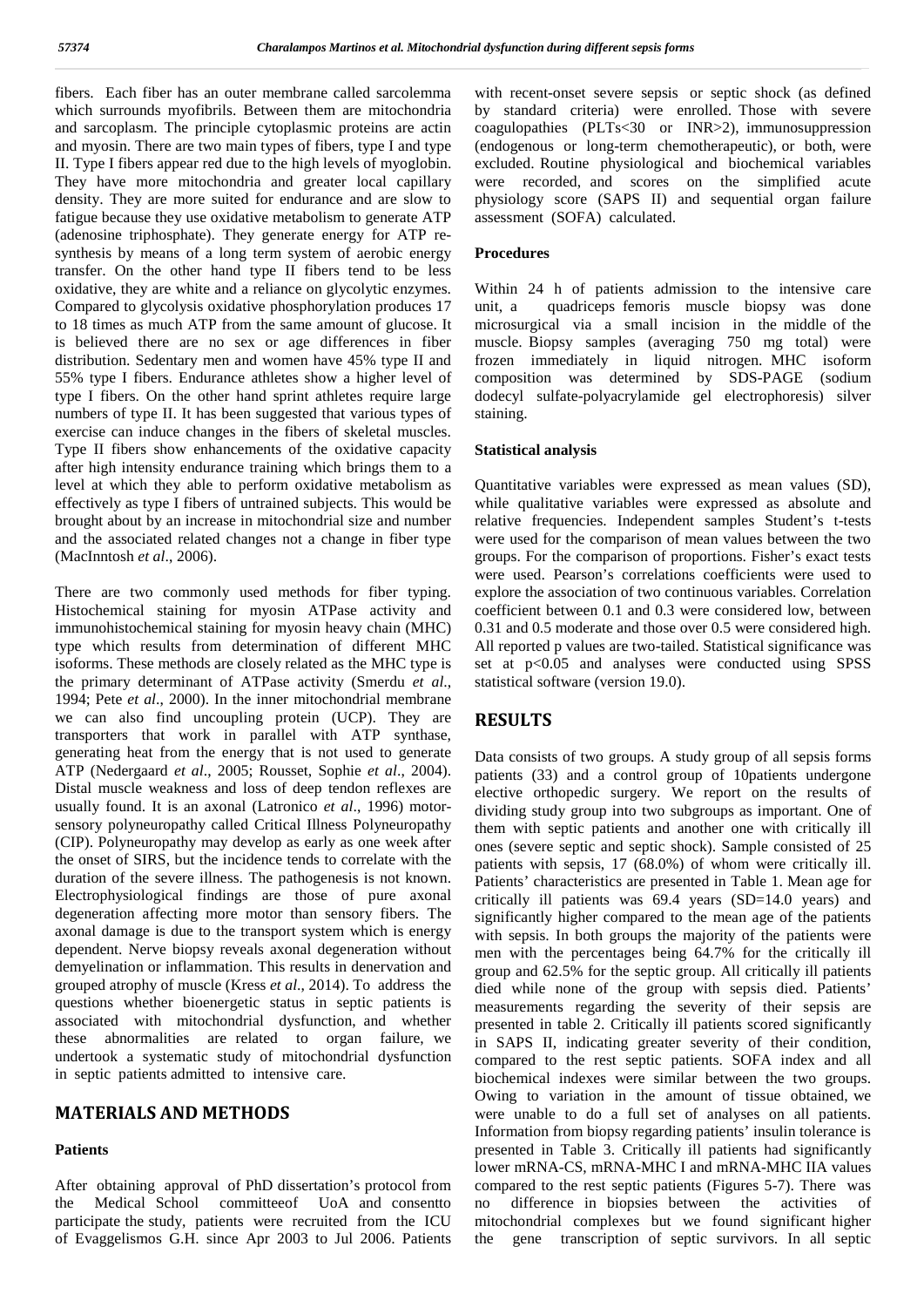

**F1:age F2: sex**





**Biopsy results**





**F5: mRNA CS F6: mRNA MHC I**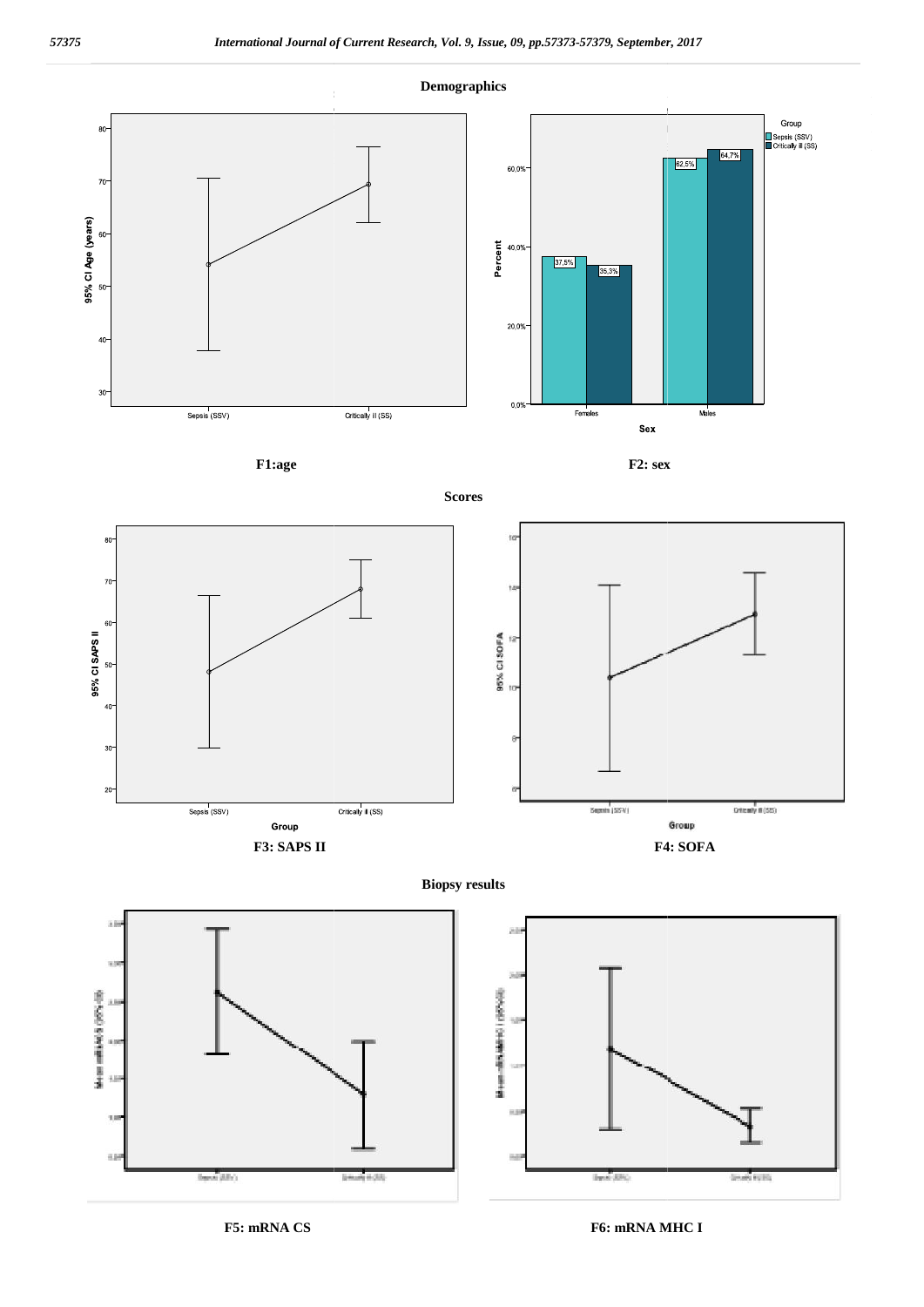

#### **F7: mRNA MHC IIA**







**F8: CS f CRP F9:mRNA CS f lac**





**F10: mRNA MHC IIA f TNFa F11: MRNA MHC IIA f Troponin T**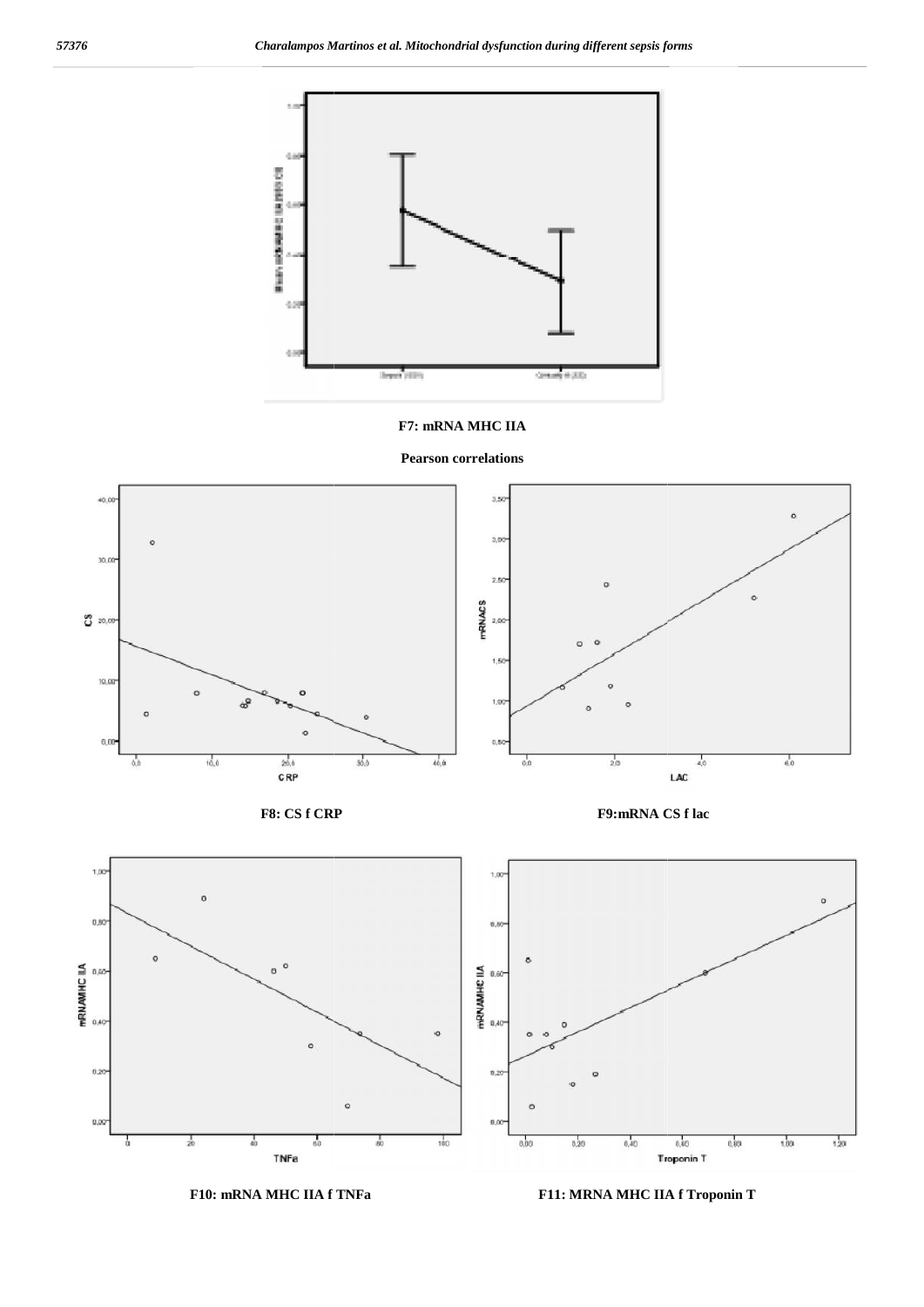|                        | Group        |                     |             |
|------------------------|--------------|---------------------|-------------|
|                        | Sepsis (SSV) | Critically ill (SS) |             |
|                        | $(N=8)$      | $(N=17)$            |             |
|                        | N(% )        | N(% )               | P           |
| Age (years), mean (SD) | 54.1 (19.6)  | 69.4 (14.0)         | $0.036*$    |
| <b>Sex</b>             |              |                     |             |
| Females                | 3(37.5)      | 6(35.3)             | $1.000**$   |
| Males                  | 5(62.5)      | 11(64.7)            |             |
| Death                  |              |                     |             |
| N <sub>0</sub>         | 8(100.0)     | 0(0.0)              | $<,0.001**$ |
| Yes                    | 0(0.0)       | 17(100.0)           |             |

**Table 1. Sample characteristics for the two study groups**

\*Student's t-test; \*\*Fisher's exact test

**Table 2. Biochemical indexes in critically ill patients and patients with sepsis**

|                | Group           |                     |       |
|----------------|-----------------|---------------------|-------|
|                | Sepsis (SSV)    | Critically ill (SS) |       |
|                | Mean $(SD)$     | Mean $(SD)$         | $P*$  |
| <b>SOFA</b>    | 10.4(4.4)       | 12.9(3)             | 0.112 |
| <b>SAPS II</b> | 48.1 (21.9)     | 68 (12.7)           | 0.011 |
| <b>CRP</b>     | 16.1(7.5)       | 16.4(8)             | 0.925 |
| <b>PCT</b>     | 7.6(11.3)       | 8.1 (14.5)          | 0.949 |
| TNFa           | 42.9(26.3)      | 63.2(30.5)          | 0.227 |
| $II - 6$       | 898 (1576.4)    | 1089.3 (2062.1)     | 0.859 |
| proBNP         | 6145.7 (4621.4) | 9581 (7556.3)       | 0.406 |
| Troponin T     | 0.32(0.55)      | 0.3(0.43)           | 0.962 |
| LAC            | 2.24(2.21)      | 3.74(4.69)          | 0.505 |

\*Student's t-test

**Table 3. Biopsy results in critically ill patients and patients with sepsis**

|             |              | Group      |   |                     |       |
|-------------|--------------|------------|---|---------------------|-------|
|             | Sepsis (SSV) |            |   | Critically ill (SS) |       |
|             | N            | Mean (SD)  | N | Mean (SD)           | $P*$  |
| <b>CS</b>   | 8            | 6.1(1.4)   | 7 | 9.6(10.5)           | 0.373 |
| COX         | 8            | 5.5(2.5)   | 7 | 8.7(7.4)            | 0.281 |
| COX         | 6            | 39.2(7.5)  | 4 | 47.3 (23.9)         | 0.451 |
| MHC IIA     | 6            | 30.7(6.6)  | 4 | 29.5 (14.2)         | 0.863 |
| MHC IIX     | 6            | 27.7(2.5)  | 4 | 24.8 (11.2)         | 0.545 |
| mRNACS      | 6            | 2.6(0.8)   | 5 | 1.3(0.6)            | 0.011 |
| mRNACOXI    | 6            | 0.70(0.24) | 5 | 2.01(2.26)          | 0.188 |
| mRNACOXIII  | 6            | 0.25(0.18) | 5 | 0.2(0.18)           | 0.667 |
| mRNANADH    | 6            | 2.53(2.13) | 5 | 1.67(1.13)          | 0.442 |
| mRNAMHC I   | 6            | 1.19(0.84) | 6 | 0.34(0.18)          | 0.037 |
| mRNAMHC IIA | 6            | 0.58(0.22) | 6 | 0.29(0.2)           | 0.038 |
| mRNA UCP2   | 6            | 0.93(0.77) | 5 | 0.91(0.7)           | 0.963 |
| mRNA UCP3   | 6            | 1.35(0.97) | 3 | 3.49(3.27)          | 0.161 |
| mRNAMHC IIX | 6            | 10.6(10.9) | 5 | 7.8(7.2)            | 0.639 |

\*Student's t-test

**Table 4. Pearson's correletion between severity indexes, biochemical measurements and biopsy results**

|                | <b>SOFA</b> | <b>SAPS II</b> | <b>CRP</b> | <b>PCT</b> | <b>TNFa</b> | $IL-6$  | proBNP  | Troponin T | LAC     |
|----------------|-------------|----------------|------------|------------|-------------|---------|---------|------------|---------|
| CS             | $-0.01$     | 0.03           | $-0.53*$   | $-0.23$    | 0.61        | $-0.15$ | 0.55    | $-0.22$    | 0.46    |
| <b>COX</b>     | $-0.03$     | 0.03           | $-0.53*$   | $-0.31$    | 0.41        | $-0.01$ | 0.44    | $-0.16$    | 0.26    |
| <b>MHCI</b>    | 0.39        | 0.18           | 0.49       | $-0.14$    | 0.11        | 0.41    | 0.11    | $-0.28$    | $-0.25$ |
| <b>MHC IIA</b> | $-0.49$     | $-0.24$        | $-0.54$    | $-0.07$    | 0.10        | $-0.35$ | 0.00    | 0.38       | 0.24    |
| <b>MHC IIX</b> | $-0.32$     | $-0.16$        | $-0.56$    | 0.09       | 0.30        | $-0.42$ | $-0.04$ | 0.13       | 0.28    |
| mRNACS         | $-0.48$     | $-0.47$        | $-0.32$    | 0.32       | 0.02        | 0.04    | $-0.11$ | 0.04       | $0.75*$ |
| mRNACOXI       | 0.37        | 0.29           | 0.58       | $-0.18$    | $-0.09$     | $-0.20$ | $-0.21$ | 0.27       | $-0.21$ |
| mRNACOXIII     | $-0.61*$    | $-0.45$        | $-0.23$    | 0.40       | 0.12        | $-0.26$ | 0.26    | 0.05       | 0.37    |
| mRNANADH       | $-0.64*$    | $-0.50$        | $-0.28$    | 0.38       | 0.22        | $-0.26$ | 0.21    | 0.07       | $0.72*$ |
| mRNAMHC I      | 0.21        | 0.04           | $-0.11$    | $-0.20$    | $-0.59$     | 0.04    | $-0.39$ | $-0.07$    | $-0.38$ |
| mRNAMHC IIA    | $-0.33$     | $-0.31$        | $-0.09$    | $-0.22$    | $-0.72*$    | $-0.42$ | $-0.36$ | $0.71*$    | $-0.27$ |
| mRNA UCP2      | 0.53        | 0.31           | 0.38       | $-0.26$    | $-0.52$     | 0.36    | $-0.55$ | 0.19       | $-0.54$ |
| mRNA UCP3      | 0.46        | 0.43           | 0.23       | $-0.21$    | $-0.18$     | $-0.05$ | $-0.53$ | 0.36       | $-0.29$ |
| mRNAMHC IIX    | 0.32        | 0.07           | 0.27       | $-0.33$    | $-0.48$     | 0.60    | 0.00    | $-0.29$    | $-0.60$ |

\*p<.05; \*\*p<.01; \*\*\*p<.001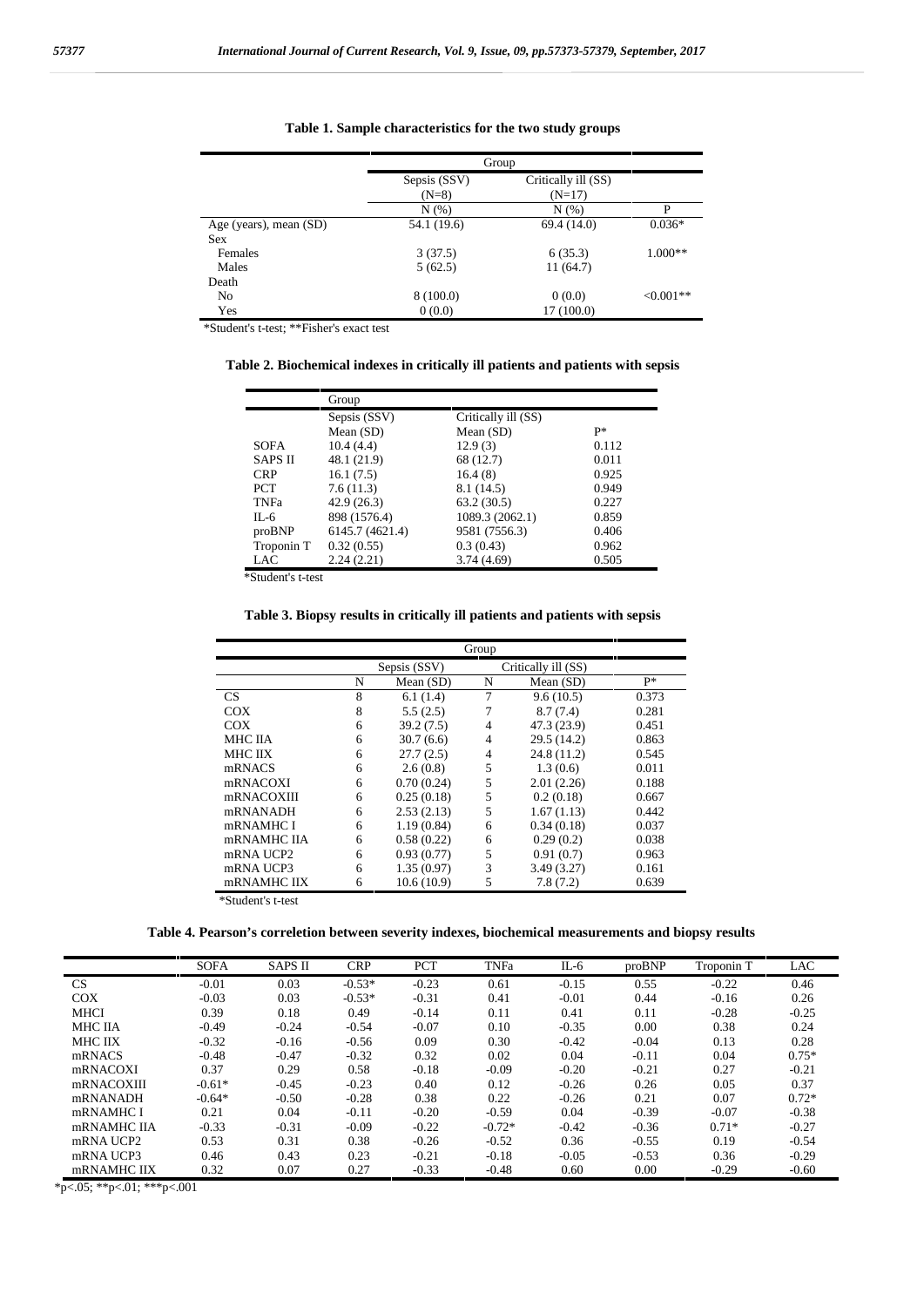### **DISCUSSION**

We have shown, in patients with sepsis and multiple organ failure (critically ill patients), a relation between shock severity and mitochondrial dysfunction. Despite being unable to distinguish clinically between eventual survivors and non-survivors, significant differences were seen in muscle bioenergetic status taken within 24 h of intensive care admission. Although the number of patients is relatively low and multiple comparisons were made on the data, the findings are nevertheless in keeping with cellular, animal, and the sparse human data previously reported (Brealey David *et al*., 2002). The respiratory chain is located in the mitochondrial inner membrane and consists of the four complexes plus specialized electron carriers. Passage of electrons down the chain creates a proton gradient across the inner membrane sufficient to drive ATP synthase (complex V) to phosphorylate ADP to ATP. Fink *et al*. (Fink, 2001; Fink Mitchell, 2002) has postulated that impaired cellular  $O<sub>2</sub>$  utilisation, rather than inadequate oxygen delivery, may play an important role in sepsis development. We presume that the lengthy course of sepsis and extended exposure to reactive nitrogen species results in irreversible inhibition or permanent damage to the enzyme complex. Brealey *et al*. (2002) showed an association between nitric oxide overproduction, decreased ATP concentrations in skeletal muscles and mitochondrial dysfunction in critically ill patients. That's why bioenergetic failure seems to be an important pathophysiological mechanism due to multiorgan dysfunction (Levy Richard, 2007; Vincent, 2007; Protti Alessandro and Singer Mervyn, 2006; Michael ÉvertonAndrades *et al*., 2011). The structure of MHC isoforms remained the same but we noticed decreased rate of transcription of genetic information from DNA to mRNA (downregulation of gene transcription) in critically ill patients. Same structure MHC isoforms is also related with decreased ATPase transcription in critically ill patients. Another important result we observed was the association of sepsis severity with the development of insulin resistance and fiber-type transitions (Halvatsiotis *et al*., 2015). Many studies and animal models suggest a decrease in anabolic insulin signaling within skeletal muscles of critically ill patients (Bierbrauer and Weber-Carstens, 2011; Dhar and Castillo, 2011). Insulin resistance is an adaptive mechanism that prioritizes utilization of energy for immune response in the presence of infection and a better understanding of the complex interactions between metabolism, inflammation and immunity in critically ill will lead to appropriate metabolic and immune support of these patients. n conclusion TNF in the presence of  $H_2O_2$  as NF- leads to NO overproduction and decrease of ATP production. Fredriksson *et al*. (2006) showed mitochondrial dysfunction in leg muscles of critically ill patients because of low complex I activity. In our study, based on the former results,we proved that mitochondrial dysfunction as decreased ATP production because of low gene transcription of ATPase is correlated to the type of myosinfiber, insulin resistance and pure outcome of critically ill patients.

#### **Acknowledgements**

I would like to expressmy sincere gratitude to my advisor A. Prof. A. Kotanidou for her patience and knowledge. Besidesmy advisor, I would like to thank A. Prof. P. Halvatsiotisfor the continuous support of my PhD study and research. At last I would like to thank my family for supporting me.

## **REFERENCES**

- Bierbrauer, J. and Weber-Carstens, S. 2011. Insulin resistance and protein catabolism in critically ill patients. 46(4):268-74. Anasthesiol Intensivmed Notfallmed Schmerzther. 46(4): 268-74; quiz 275. doi:10.1055/s- 0031-1275784. Epub 2011 Apr 11.
- Boekstegers, P., Weidenhofer, S., Pilz, G., Werdan, K. 1991. Peripheral oxygen availability within skeletal muscle in sepsis and septic shock: comparison to limited infection and cardiogenic shock. Infection, 19: 317-23.
- Bolanos, J.P., Heales, S.J., Peuchen, S., at al. 1996. Nitric oxide-mediated mitochondrial damage: a potential neuroprotective role of glutathione. *Free Rad Biol Med*., 21: 995-1001.
- Brealey David, Brand Michael, Hargreaves Lain, *et al*. 2002. Association between mitochondrial dysfunction and severity and outcome of septic shock. *Lancet*, 360:219– 223.
- Brown, G., Cooper, C.E. 1994. Nanomolar concentrations of nitric oxide reversibly inhibit synaptosomal respiration by competing with oxygen at cytochrome oxidase. *FEBS Lett.,* 356: 295-98.
- Clementi, E., Brown, G.C., Feelisch, M., Moncada, S. 1998. Persistent inhibition of cell respiration by nitric oxide: crucial role of S-nitrosylation of mitochondrial complex I and protective action of glutathione. *Proc Natl AcadSci* USA, 95: 7631-36.
- Corbucci, G.G., Gasparetto, A., Gandiani, A., *et al*. 1985. Shock-induced damage to mitochondrial function and some cellular antioxidant mechanisms in humans. *Circ Shock*, 15:15-26.
- Deitch, E.A. 1992. Multiple organ failure:pathophysiology and potential future therapy. *Ann Surg*., 216:117-34.
- Dhar, A., Castillo, L. 2011. Insulin resistance in critical illness. *CurrOpinPediatr*., 23(3):269-74. doi: 10.1097/ MOP.0b 013e3283464b3e.
- Fink Mitchell, P. 2002. Bench-to-bedside review: Cytopathic hypoxia. *Critical Care Clinics*, 6:491–499.
- Fink Mitchell, P. 2002. Cytopathic hypoxia. Is oxygen use impaired in sepsis as a result of acquired intrinsic derangement in cellular respiration? *Critical Care Clinics*, 18:165–175.
- Fink, M.P. 2001. Cytopathic hypoxia: mitochondrial dysfunction as mechanism contributing to organ dysfunction in sepsis. *Crit Care Clin*., 17:219–237.
- Fredriksson Katarina, Hammarqvist Folke, Strigard Karin, *et al*. 2006. Derangements in mitochondrialmetabolism in intercostal and leg muscle of critically ill patients with sepsis-induced multiple organ failure. *American Journal of Physiology-Endocrinology and Metabolism*, Vol. 291, no. 5, E1044-E1050 DOI: 10.1152/ajpendo.00218.2006
- Halvatsiotis, P., Stefanopoulou, S., Kotanidou, A., Orfanos, S., Martinos, C., Rousos, C., Ecoomopoulos, T. Raptis, S. 2015. Insulin Resistance in Sepsis and Myosin Havy Chain isoform Gene transcript levels as markersfor the outcome of a septic shock.2007-LB-4501 *Diaetes Research*, T 15:21:23 UTC DOI: 10.13140/RG.2.1.41
- Ince, C., Sinaasppel, M. 1999. Microcirculatory oxygenation and shunting in sepsis and shock. *Crit Care Med*., 27: 1369-77.